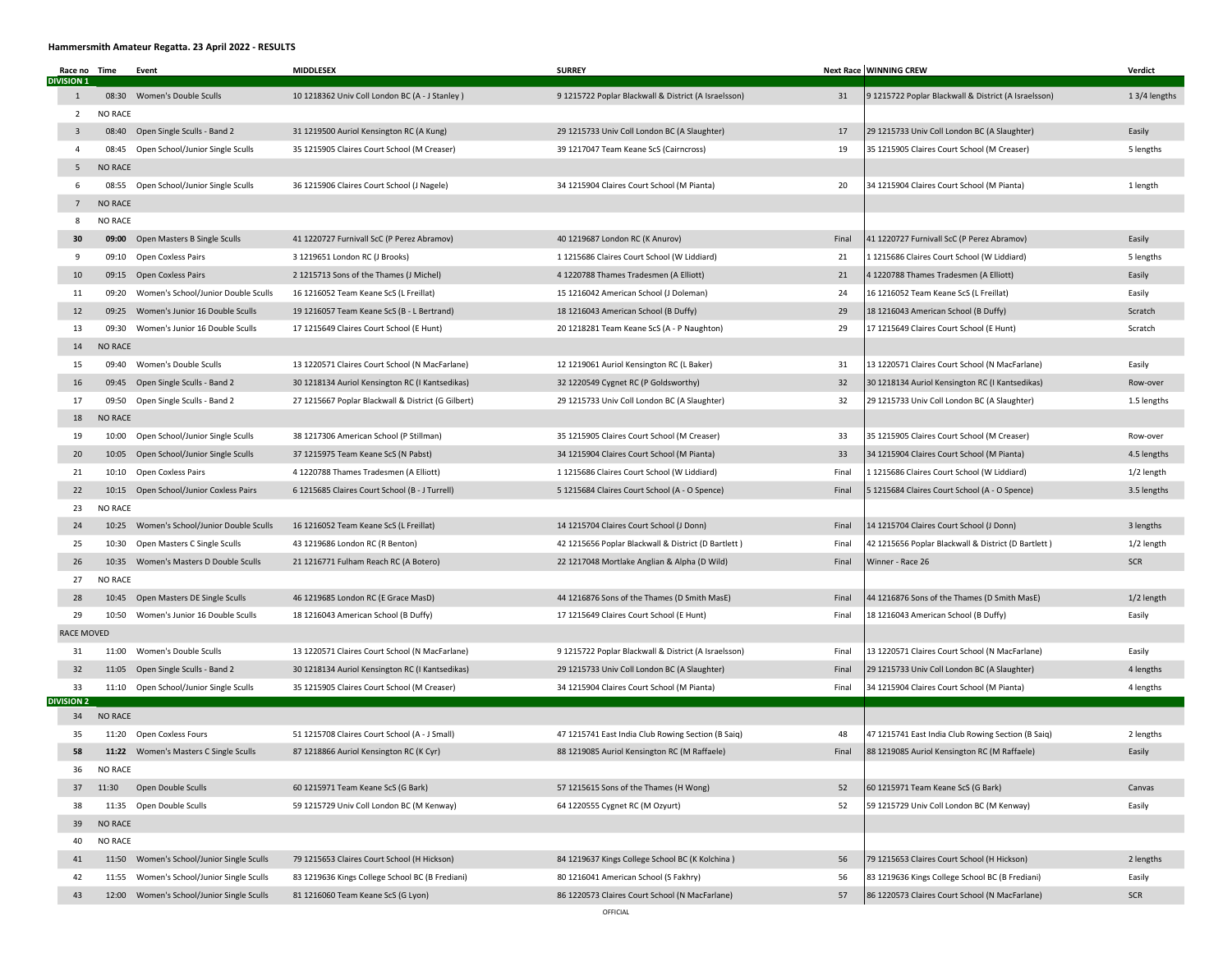## Hammersmith Amateur Regatta. 23 April 2022 - RESULTS

| Race no Time      |                | Event                                     | <b>MIDDLESEX</b>                                      | <b>SURREY</b>                                                  |       | <b>Next Race WINNING CREW</b>                                  | Verdict     |
|-------------------|----------------|-------------------------------------------|-------------------------------------------------------|----------------------------------------------------------------|-------|----------------------------------------------------------------|-------------|
| 44                |                | 12:05 Women's School/Junior Single Sculls | 85 1220572 Claires Court School (R Donn)              | 82 1219628 Kings College School BC (N Ng)                      | 57    | 85 1220572 Claires Court School (R Donn)                       | Easily      |
| 45                |                | 12:10 Open Junior 16 Double Sculls        | 67 1216037 Kingston RC (K Ravishankar)                | 68 1216123 Team Keane ScS (B - R Russell Thompson)             | 62    | 68 1216123 Team Keane ScS (B - R Russell Thompson)             | 4 lengths   |
| 46                |                | 12:15 Open Junior 16 Double Sculls        | 69 1216124 Team Keane ScS (A - H Adeyemi)             | 70 1217307 American School (M Carson)                          | 62    | 69 1216124 Team Keane ScS (A - H Adeyemi)                      | 3.5 lengths |
| 47                |                | 12:20 Open Coxless Fours                  | 49 1219649 London RC (A - J Cox)                      | 50 1219650 London RC (B - M Kennedy)                           | 60    | 50 1219650 London RC (B - M Kennedy)                           | <b>SCR</b>  |
| 48                |                | 12:25 Open Coxless Fours                  | 48 1218198 Auriol Kensington RC (J Daly)              | 47 1215741 East India Club Rowing Section (B Saiq)             | 60    | 47 1215741 East India Club Rowing Section (B Saiq)             | 2 lengths   |
| 49                | <b>NO RACE</b> |                                           |                                                       |                                                                |       |                                                                |             |
| 50                | 12:35          | Women's Single Sculls - Band 2            | 78 1219517 Auriol Kensington RC (C Barritt)           | 76 1218363 Univ Coll London BC (P Biggs)                       | 66    | 76 1218363 Univ Coll London BC (P Biggs)                       | DNS         |
| 51                | <b>NO RACE</b> |                                           |                                                       |                                                                |       |                                                                |             |
| 52                |                | 12:45 Open Double Sculls                  | 60 1215971 Team Keane ScS (G Bark)                    | 59 1215729 Univ Coll London BC (M Kenway)                      | 64    | 59 1215729 Univ Coll London BC (M Kenway)                      | 1 length    |
| 53                | <b>NO RACE</b> |                                           |                                                       |                                                                |       |                                                                |             |
| 54                |                | 12:55 Women's Coxless Fours               | 53 1218995 Auriol Kensington RC (E Brandreth)         | 56 1219690 London School Of Economics RC (M Mlynek)            | 65    | 56 1219690 London School Of Economics RC (M Mlynek)            | DSQ         |
| 55                |                | 13:00 Women's Coxless Fours               | 55 1219327 Furnivall ScC (I Hertzog)                  | 54 1218998 Auriol Kensington RC (K Couper)                     | 65    | 55 1219327 Furnivall ScC (I Hertzog)                           | 1.5 lengths |
| 56                | 13:05          | Women's School/Junior Single Sculls       | 79 1215653 Claires Court School (H Hickson)           | 83 1219636 Kings College School BC (B Frediani)                | 67    | 79 1215653 Claires Court School (H Hickson)                    | 4 lengths   |
| 57                |                | 13:10 Women's School/Junior Single Sculls | 86 1220573 Claires Court School (N MacFarlane)        | 85 1220572 Claires Court School (R Donn)                       | 67    | 86 1220573 Claires Court School (N MacFarlane)                 | 4 lengths   |
| <b>RACE MOVED</b> |                |                                           |                                                       |                                                                |       |                                                                |             |
| 59                |                | 13:15 Women's Masters D Single Sculls     | 89 1215668 Poplar Blackwall & District (B Elizondo)   | 90 1218865 Auriol Kensington RC (N Fontaine)                   | Final | 89 1215668 Poplar Blackwall & District (B Elizondo)            | Easily      |
| 60                |                | 13:20 Open Coxless Fours                  | 47 1215741 East India Club Rowing Section (B Saiq)    | 50 1219650 London RC (B - M Kennedy)                           | Final | 47 1215741 East India Club Rowing Section (B Saiq)             | 2 lengths   |
| 61                |                | 13:25 Women's Single Sculls - Band 1      | 72 1218131 Mortlake Anglian & Alpha (V Dadlani)       | 71 1216008 Mortlake Anglian & Alpha (J Gowan)                  | Final | Winner - Race 61                                               | <b>NRO</b>  |
| 62                |                | 13:20 Open Junior 16 Double Sculls        | 69 1216124 Team Keane ScS (A - H Adeyemi)             | 68 1216123 Team Keane ScS (B - R Russell Thompson)             | Final | 69 1216124 Team Keane ScS (A - H Adeyemi)                      | 1.5 lengths |
| 63                |                | 13:25 Open School/Junior Double Sculls    | 66 1219693 Kingston RC (C Short)                      | 65 1216046 American School (D Linton)                          | Final | 66 1219693 Kingston RC (C Short)                               | 5 lengths   |
| 64                |                | 13:30 Open Double Sculls                  | 59 1215729 Univ Coll London BC (M Kenway)             | 62 1217296 East India Club Rowing Section (N Vousden)          | Final | 59 1215729 Univ Coll London BC (M Kenway)                      | 2 lengths   |
| 65                |                | 13:35 Women's Coxless Fours               | 55 1219327 Furnivall ScC (I Hertzog)                  | 56 1219690 London School Of Economics RC (M Mlynek)            | Final | 56 1219690 London School Of Economics RC (M Mlynek)            | 3 lengths   |
| 66                | 13:40          | Women's Single Sculls - Band 2            | 76 1218363 Univ Coll London BC (P Biggs)              | 74 1215609 Sons of the Thames (R Turnock)                      | Final | 74 1215609 Sons of the Thames (R Turnock)                      | 1/2 length  |
| 67                |                | 13:45 Women's School/Junior Single Sculls | 86 1220573 Claires Court School (N MacFarlane)        | 79 1215653 Claires Court School (H Hickson)                    | Final | 86 1220573 Claires Court School (N MacFarlane)                 | 4 lengths   |
| <b>DIVISION 3</b> |                |                                           |                                                       |                                                                |       |                                                                |             |
| 68                | 14:05          | Women's Junior 15 Coxed Quad Sculls       | 122 1216050 Team Keane ScS (B - H Hembrow)            | 123 1216058 Team Keane ScS (C - C Nicholls-Millard)            | 84    | 122 1216050 Team Keane ScS (B - H Hembrow)                     | Easily      |
| 69                |                | 14:10 Open Coxed Fours - Band 2           | 95 1219330 Furnivall ScC (K Kim)                      | 93 1215727 Univ Coll London BC (D Howes)                       | 96    | 93 1215727 Univ Coll London BC (D Howes)                       | Easily      |
| <b>RACE MOVED</b> |                |                                           |                                                       |                                                                |       |                                                                |             |
| 71                |                | 14:20 Women's Quad Sculls                 | 128 1218228 London RC (V Wilson)                      | 126 1215604 Mortlake Anglian & Alpha (E Racheeva)              | 82    | 126 1215604 Mortlake Anglian & Alpha (E Racheeva)              | <b>DNS</b>  |
| 72                |                | 14:25 Women's Coxed Fours - Band 2        | 106 1219668 St Georges Hospital Med.Sch.BC (I Thomas) | 107 1220625 Royal Free & Univ Coll Medical School BC (Z Klico) | 92    | 107 1220625 Royal Free & Univ Coll Medical School BC (Z Klico) | 4 lengths   |
| 73                |                | 14:30 Women's Coxed Fours - Band 2        | 104 1219000 Auriol Kensington RC (H Dunlop)           | 105 1219329 Furnivall ScC (F Louvier)                          | 92    | 104 1219000 Auriol Kensington RC (H Dunlop)                    | 3/4 length  |
| 74                |                | 14:35 Open Masters FG Quad Sculls         | 115 1217155 Quintin BC (I Hyslop MasG)                | 118 1219539 Bentham BC (I Bates MasF)                          | 99    | 115 1217155 Quintin BC (I Hyslop MasG)                         | NRO         |
| 75                |                | 14:40 Open Masters FG Quad Sculls         | 116 1218272 Sons of the Thames (W Lonergan MasF)      | 117 1218765 Tideway Scullers Sch (N McChesney MasF)            | 99    | 116 1218272 Sons of the Thames (W Lonergan MasF)               | 2 lengths   |
| 76                | <b>NO RACE</b> |                                           |                                                       |                                                                |       |                                                                |             |
| 77                |                | 14:50 Open Junior 14 Coxed Quad Sculls    | 137 1215646 Claires Court School (B - A Wood)         | 139 1216036 Kingston RC (R Wills)                              | 87    | 139 1216036 Kingston RC (R Wills)                              | 4 lengths   |
| 78                |                | 14:55 Open Junior 14 Coxed Quad Sculls    | 138 1215980 Team Keane ScS (J Rimmer)                 | 136 1215645 Claires Court School (A - H Barraclough)           | 87    | 138 1215980 Team Keane ScS (J Rimmer)                          | Canvas      |
| 79                |                | 16:00 Open Quad Sculls                    | 109 1217297 East India Club Rowing Section (J Isola)  | 110 1217046 Team Keane ScS (R Russell Thompson)                | 90    | 109 1217297 East India Club Rowing Section (J Isola)           | 3 lengths   |
| 80                |                | 16:05 Women's Junior 14 Coxed Quad Sculls | 124 1216056 Team Keane ScS (I Robertson)              | 125 1216932 Kingston RC (F Hudson)                             | Final | 125 1216932 Kingston RC (F Hudson)                             | Easily      |
|                   | 81 NO RACE     |                                           |                                                       |                                                                |       |                                                                |             |
| 70                |                | 16:10 Open Coxed Fours - Band 2           | 96 1219573 St Georges Hospital Med.Sch.BC (B Smeaton) | 94 1215743 East India Club Rowing Section (S Hodgkiss)         | 96    | 94 1215743 East India Club Rowing Section (S Hodgkiss)         | 4 lengths   |
| 82                |                | 16:15 Women's Quad Sculls                 | 126 1215604 Mortlake Anglian & Alpha (E Racheeva)     | 129 1219309 Sons of the Thames (R Turnock)                     | 95    | 126 1215604 Mortlake Anglian & Alpha (E Racheeva)              | Easily      |
| 83                |                | 16:20 Women's Quad Sculls                 | 127 1215728 Univ Coll London BC (A Blase)             | 130 1219328 Furnivall ScC (I Hertzog)                          | 95    | 127 1215728 Univ Coll London BC (A Blase)                      | 3 lengths   |
| 84                |                | 16:25 Women's Junior 15 Coxed Quad Sculls | 122 1216050 Team Keane ScS (B - H Hembrow)            | 121 1216049 Team Keane ScS (A - A Noonan)                      | 97    | 121 1216049 Team Keane ScS (A - A Noonan)                      | 2 lengths   |
| 85                | 16:30          | Women's Junior 15 Coxed Quad Sculls       | 119 1215705 Claires Court School (L Meadows)          | 120 1216039 Kingston RC (A Zadora)                             | 97    | 120 1216039 Kingston RC (A Zadora)                             | Easily      |
| 86                | <b>NO RACE</b> |                                           |                                                       |                                                                |       |                                                                |             |
| 87                |                | 16:40 Open Junior 14 Coxed Quad Sculls    | 138 1215980 Team Keane ScS (J Rimmer)                 | 139 1216036 Kingston RC (R Wills)                              | Final | 139 1216036 Kingston RC (R Wills)                              | 1 length    |
| 88                |                | 16:45 Open Junior 15 Coxed Quad Sculls    | 133 1215651 Claires Court School (A - A Llewelyn)     | 135 1215968 Team Keane ScS (M Gill)<br>OFFICIAL                | Final | 133 1215651 Claires Court School (A - A Llewelyn)              | Easily      |